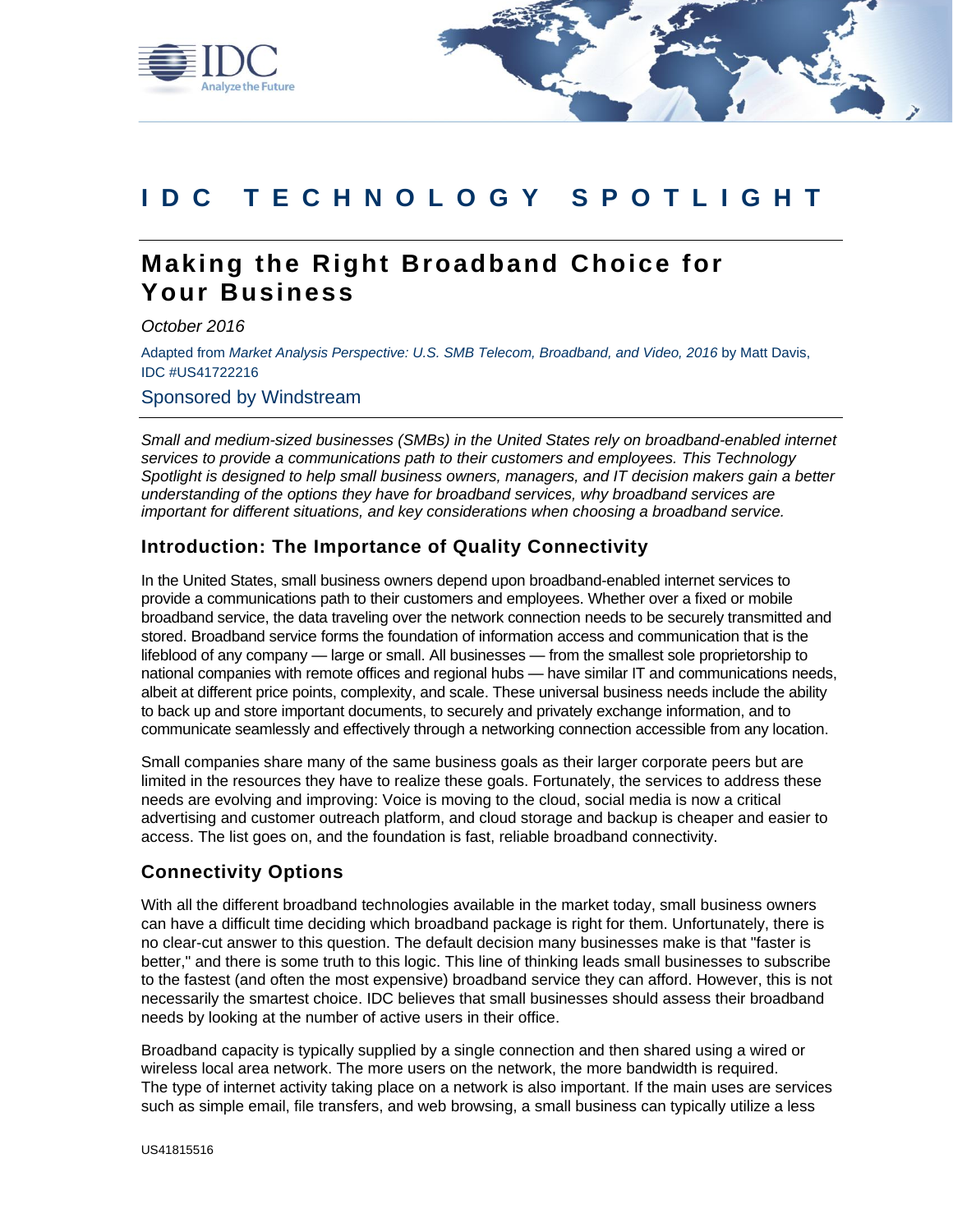robust broadband service. However, if the business is using high-bandwidth video-centric services or uploading or downloading very large files, faster is definitely better.

Reliability is also a concern. Services such as cable modem and DSL have proven to be very fast and dependable, but they do not meet the high standards of a managed circuit guaranteed by the service provider. This guaranteed level of service comes at a higher cost, but it is monitored more closely and is generally more reliable. These services range from dedicated internet access services aimed at small businesses to enterprise-grade carrier Ethernet services that have high levels of service guarantees and very fast speeds as well as pricing beyond the budget of the typical small business.

Over the past few years, service providers have deployed bonded dedicated internet access services and fiber-based services that offer very fast broadband speeds and a higher level of consistency and reliability when delivering network-based services. These in turn provide a firm foundation for cloud-based services, advanced IP-enabled voice services, security, storage, collaboration (in particular videoconferencing), access to IP VPN capabilities, and the ability to dynamically provision different levels of bandwidth speed using Ethernet technology.

The primary benefits can be seen when a need exists for flexible bandwidth that is as fast on the upload as it is on the download and is capable of providing both high quality of service (QoS) and superior network security. This combination would be optimal for a company that uses videoconferencing services, requires fast "downstream" and "upstream" data streaming, and must be consistent with very low network latency and, perhaps most importantly, highly secure. Other use cases include companies operating in the medical industry that rely on symmetric bandwidth when sending large medical records and images such as x-rays. Another example might involve real estate companies that provide virtual tours or are uploading high-definition images of properties for sale. These services have traditionally targeted the larger enterprise market, but IDC recently has seen a greater focus on the SMB market by vendors. IDC survey data shows that over half of small businesses with fewer than 50 employees describe symmetric bandwidth as being important (see Figure 1).

### **FIGURE 1**



# **Upstream Bandwidth Importance**

Source: IDC's SMB Telecom, Broadband, and Video Survey Series 2016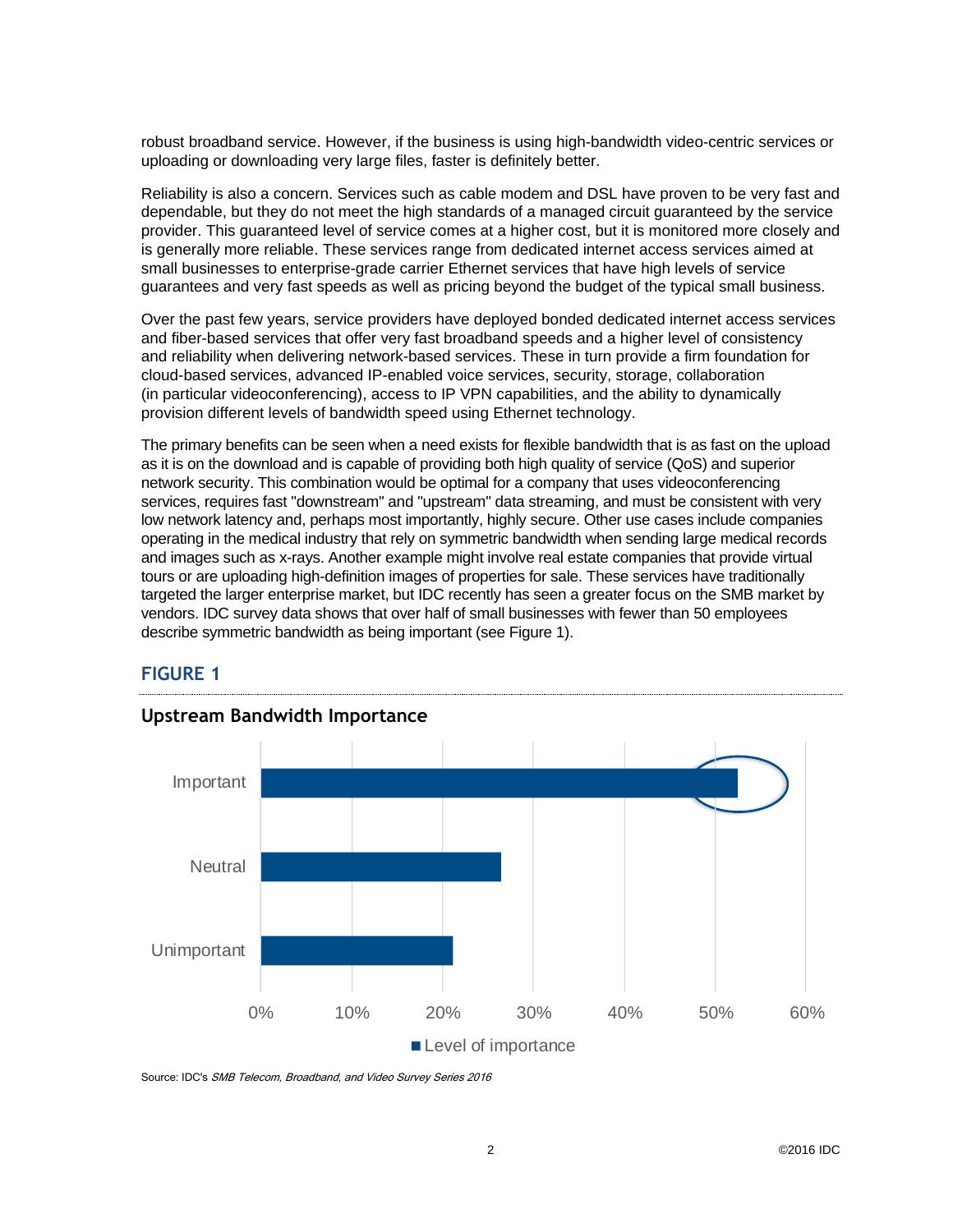# **Benefits**

Fast, secure, reliable broadband not only is critical for business success but also is the foundation for applications from simple email to advanced unified communications tools. While the majority of larger businesses have dedicated IT professionals on staff, according to IDC's survey data, less than half of small businesses surveyed had a full-time IT professional. Predictably, smaller companies are more resource constrained. Increasingly, these businesses are looking for a service provider that supplies basic access and can help solve business challenges while offering a wide arrange of broadbandenabled services.

Gigabit speed, advanced security, high QoS, and the ability to monitor the network and the applications running over it have long been considered attributes of the largest enterprises. However, IDC believes the rapid move into cloud and hosted services is a game-changer. Best effort cable modem and DSL services will be sufficient for most SMBs; that changes when security is a primary consideration. In this case, there is a big difference between the requirements of a small financial office and a hair salon or auto shop. In the same vein, from a QoS perspective, latency and network availability are absolutely critical for a medical establishment that provides live diagnostics or other medical services. It is clear that as latency-sensitive applications requiring high speeds, rock-solid security, and QoS take hold, dedicated internet access services will become increasingly important.

The ability to stay constantly connected to the web has changed the way U.S. consumers work, live, and shop. Mobile networks that enable a full-featured internet experience have rapidly become supplemented with WiFi services that are increasingly available and inexpensive. The seamless handoff from mobile networks that have data usage limits to WiFi-connected broadband networks that are faster and offer unlimited data usage has propelled WiFi usage to new levels. SMBs interested in keeping up with how people live and work now and in the future should consider intercompany and public-facing WiFi services to be among their most important technology initiatives.

# **Considering Windstream**

In late 2015, Windstream announced a network upgrade initiative called Project Excel. The initiative focuses on providing faster, more reliable broadband offerings to customers, including small businesses. Project Excel puts a greater emphasis on fiber closer to the customer's business location, whether extending fiber to the business location or extending fiber close to the business and using the latest DSL technology. This initiative will achieve speeds of up to 75Mbps — almost a tenfold improvement over older DSL technology.

Windstream reports that by the end of 2016, almost 90% of its customer base will be able to receive a minimum of 10Mbps, with more than half receiving 25Mbps or more. However, Windstream is focused on the 50Mbps to 100Mbps tier, where it plans to service over 30% of its addressable market by the end of 2016.

According to extensive survey work conducted by IDC over the past decade, the majority of small businesses are looking for speed tiers shown in Figure 2.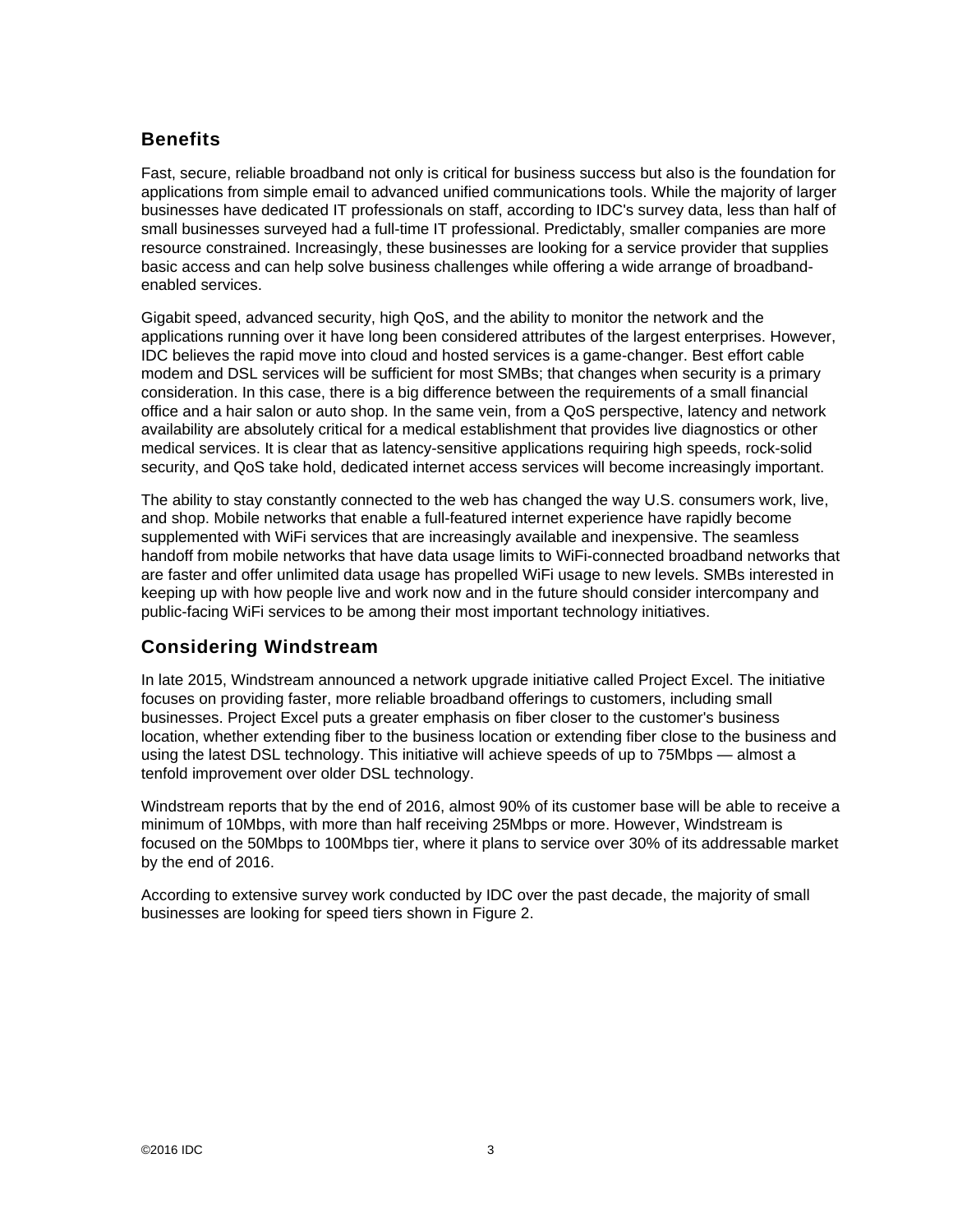# **FIGURE 2**

#### **How Much Broadband Speed Will Satisfy SMBs?**

*Q. How much broadband speed do you think your company needs to satisfy its business requirements?*



n = 504 U.S. SMB IT/communications decision makers or influencers

Source: IDC's SMB Emerging Services Survey, 2016

Windstream's product portfolio maps to small business broadband requirements. DSL upgrades are the foundation and will be the go-to service for most small businesses. Windstream's portfolio roughly divides into two categories: managed and unmanaged.

Unmanaged broadband is similar to what might be experienced at home. It is usually an asymmetric service, meaning that internet connectivity is faster downstream and slower upstream. This is the way most cable modem and DSL services are offered. Depending on the location, Windstream has services ranging from 10Mbps/1Mbps to 100Mbps/4Mbps, and in limited markets 300Mbps/20Mbps to 1Gbps/1Gbps. These services come with professional installation and 24 x 7 customer support, but they are not "managed services" in the same way that Windstream's other data products are supported. Of course, these services are less expensive and generally have faster download speeds at the expense of faster upload speeds.

Managed services include dedicated internet access (DIA) and Ethernet services, which are generally more expensive. However, they offer symmetric bandwidth (the same amount of speed both upstream and downstream), a higher level of ongoing performance monitoring, and service-level agreements to ensure this level of performance is delivered consistently. Dedicated internet services start at 10Mbps/10Mbps and extend up to 40Mbps/40Mbps.

#### *Challenges*

The number 1 challenge small businesses face when making a decision about data connectivity is choosing the right broadband tier. Often, small business owners and managers don't really know how much bandwidth they use or need, and they automatically default to the highest downstream speed service that is within their budget — typically ignoring upstream services when making their decision. Assessing your business' real bandwidth needs — upstream and downstream — is a difficult but worthwhile exercise.